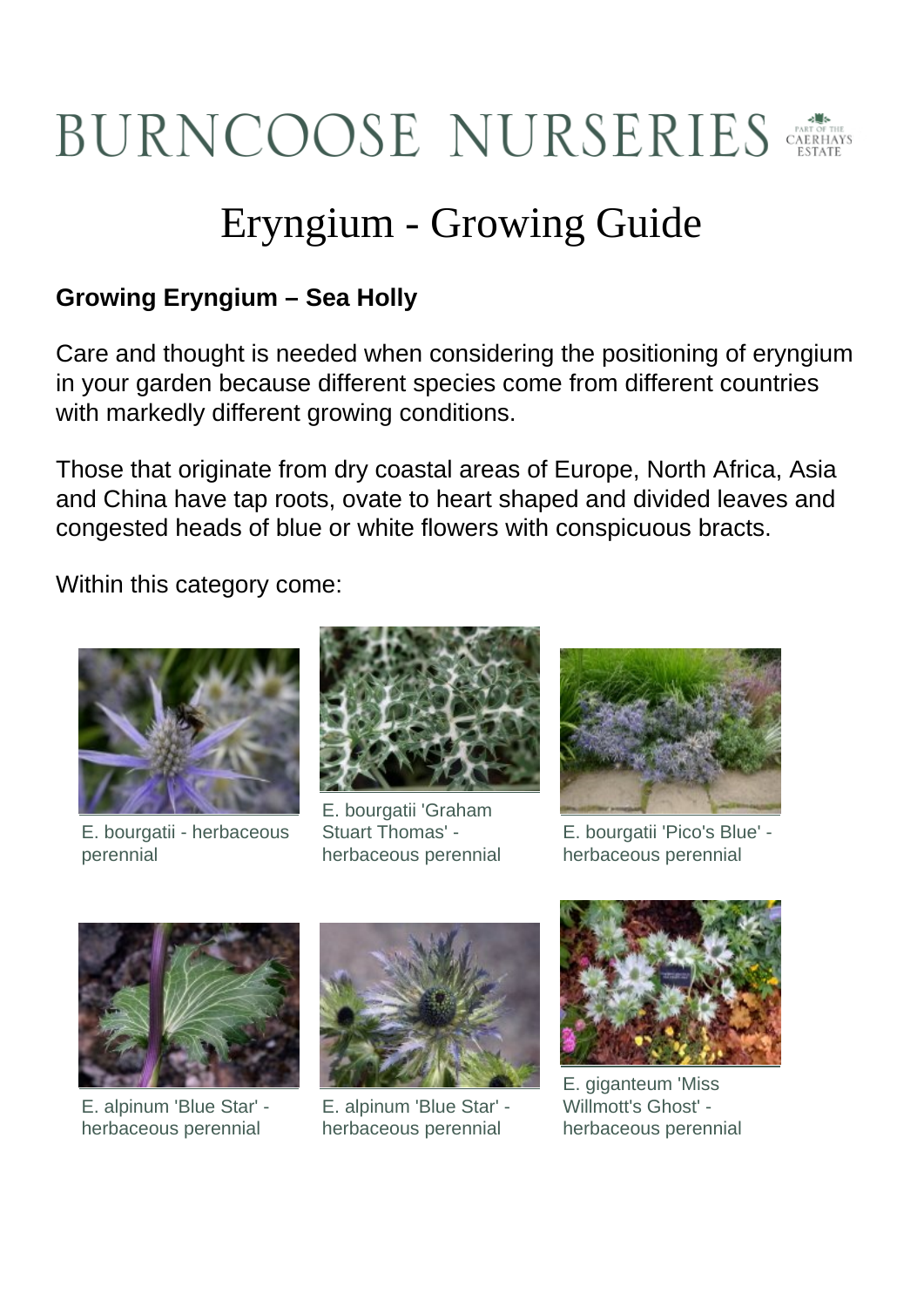

E. giganteum 'Miss Willmott's Ghost' herbaceous perennial



E. planum - evergreen perennial



E. planum - evergreen perennial



E. planum - evergreen perennial



E. x tripartitum – herbaceous perennial



E. x tripartitum – herbaceous perennial

These represent the majority of the species which we offer. They can readily be grown in well drained, poor to only moderately fertile soil in full sun with some protection from winter wet. A coastal setting is ideal where there are hot dry sunny banks.

There are however other species which come from Argentina, and elsewhere in South America, that originate in wet and marshy grassland. These have fibrous roots, evergreen sword shaped foliage and less showy greenish white flowers.

Within this category are: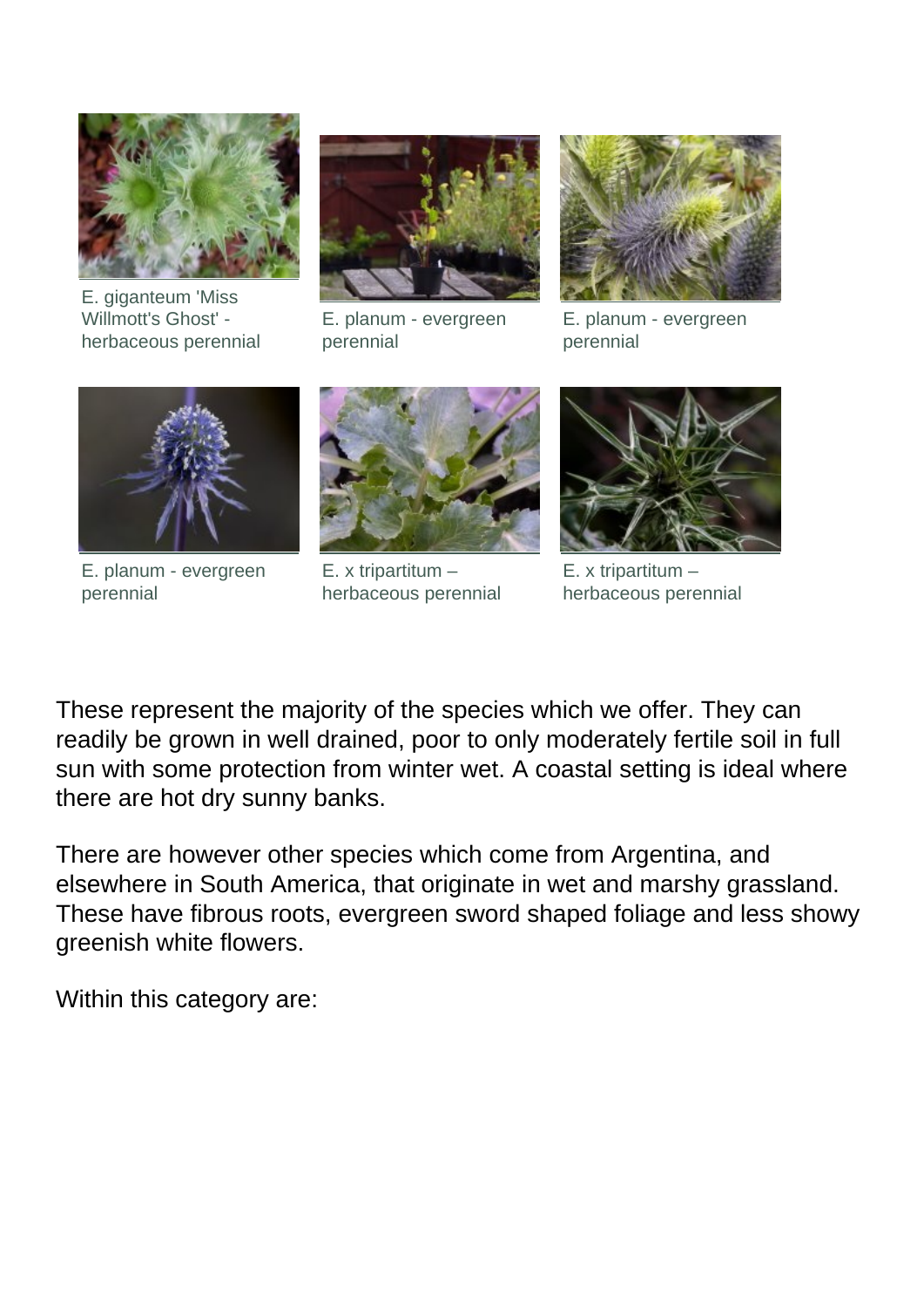

E. agavifolium – evergreen perennial

These have rather different requirements. They need a moist, well drained and fertile soil in full sun. You might easily conclude that these are best grown in wetter areas of the country.

All eryngiums form basal rosettes, have leaves which are spiny with silvery white veins, and have crowded thistle-like umbels of stalk-less flowers on branched stems.

Eryngiums are some of the very best and most distinctive plants to grow in your herbaceous border. They hold their flowers for very long periods in the summer and they are fully frost hardy down to minus 10°C.

They spread and naturalise in the border and make wonderful dried flowers although they need to be cut for this purpose before the flowers are actually out. At Christmas they make wonderful decorations or show up well with cut winter flowers such as hellebores.

The secret to maintaining your plants in good order, as with many other herbaceous plants, is to remove the flowering stems after flowering is over and before a great deal of energy has been wasted in setting seeds. Although some to the plant are evergreen, and although the old flowering stalks retain colour long after flowering, they do need to be cut away from the plant well before they brown off, fall over, and begin to look unsightly.

Seeds can be sown in a cold frame in containers as soon as they are ripe. Clumps can be lifted and divided in the spring while still dormant. It can be